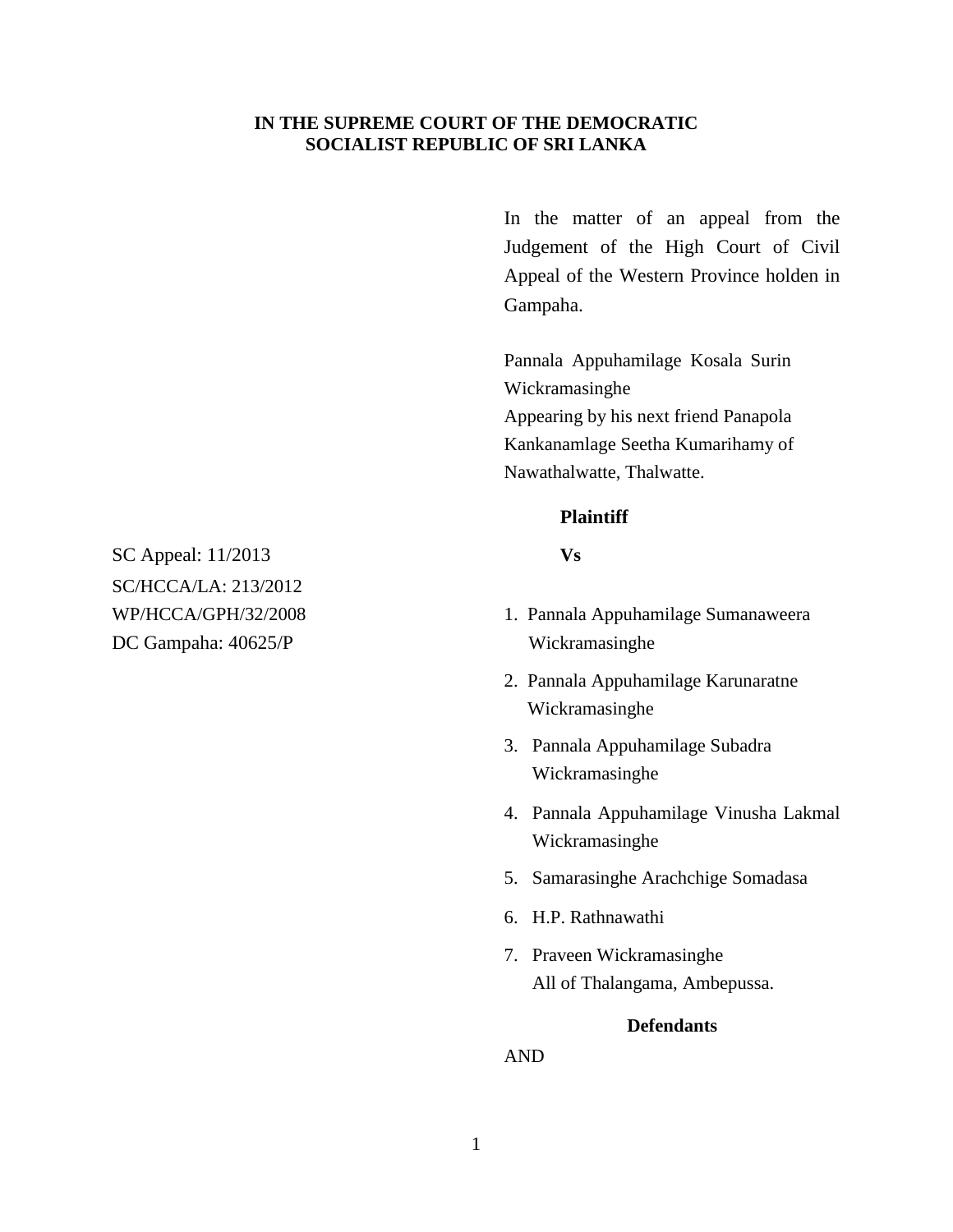Samarasinghe Arachchige Somadasa Thalangama, Ambepussa.

# **5 th Defendant-Appellant**

# **Vs**

Pannala Appuhamilage Kosala Surin Wickramasinghe

Appearing by his next friend Panapola Kankanamlage Seetha Kumarihamy of Nawathalwatte, Thalwatte.

#### **Plaintiff-Respondent**

- 1. Pannala Appuhamilage Sumanaweera Wickramasinghe
- 2. Pannala Appuhamilage Karunaratne Wickramasinghe
- 3. Pannala Appuhamilage Subadra Wickramasinghe
- 4. Pannala Appuhamilage Vinusha Lakmal Wickramasinghe
- 6. H.P. Rathnawathi
- 7. Praveen Wickramasinghe

All of Thalangama, Ambepussa.

#### **Defendants-Respondents**

### AND NOW BETWEEN

Samarasinghe Arachchige Somadasa Thalangama, Ambepussa.

**5 th Defendant-Appellant-Petitioner/ Appellant**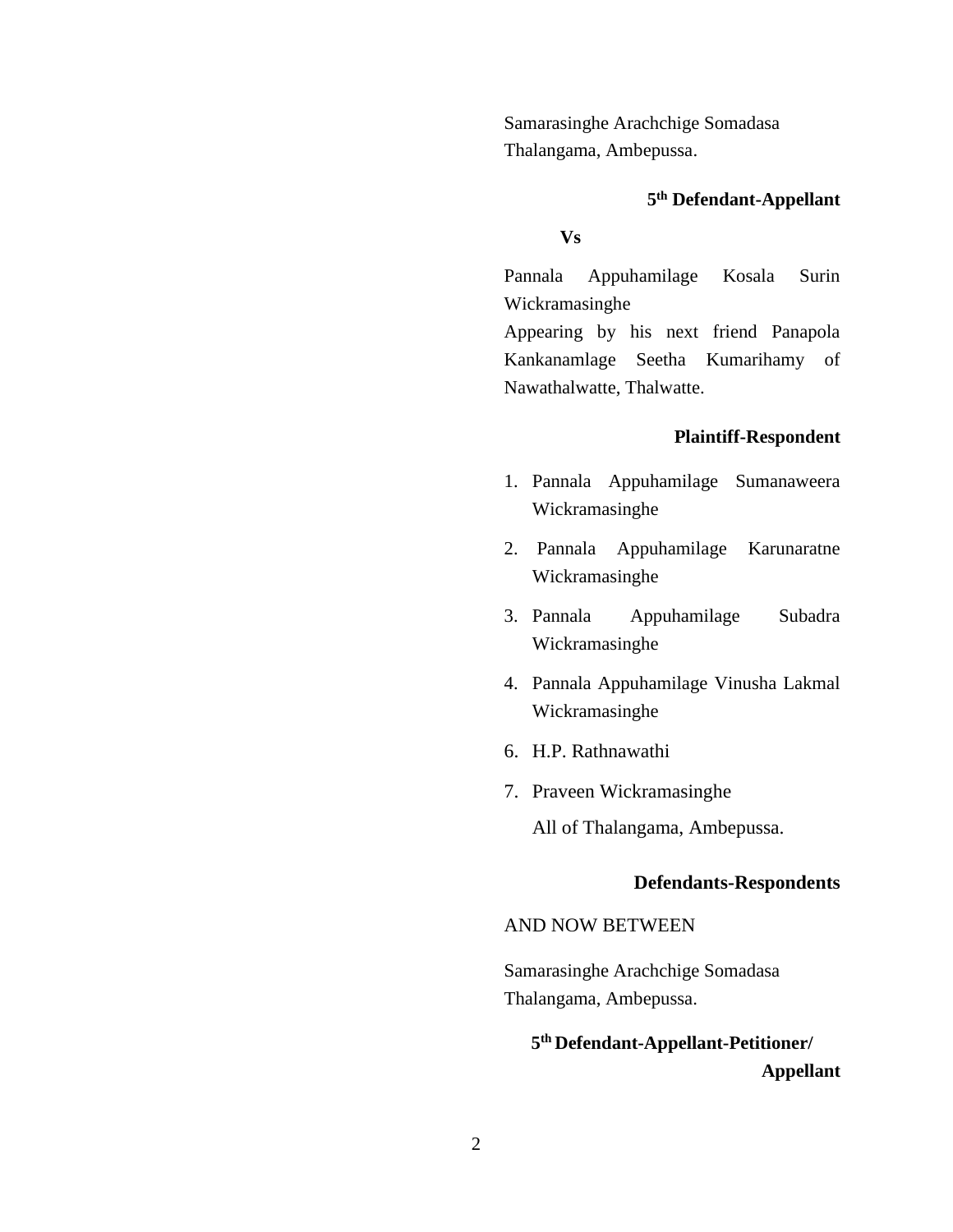# **Vs**

Pannala Appuhamilage Kosala Surin Wickramasinghe

Appearing by his next friend Panapola Kankanamlage Seetha Kumarihamy of Nawathalwatte, Thalwatte.

#### **Plaintiff-Respondent-Respondent**

- 1. Pannala Appuhamilage Sumanaweera Wickramasinghe (deceased)
- 1(a) Gamaralage Sumanawathie
- 1(b) Kapila Rathnaweera
- 1(c) Thamara Kumari Rathnaweera
- 2. Pannala Appuhamilage Karunaratne Wickramasinghe (deceased)
- 2(a) Anoj Indika Wickramasinghe
- 3. Pannala Appuhamilage Subadra Wickramasinghe
- 4. Pannala Appuhamilage Vinusha Lakmal Wickramasinghe
- 6. H.P. Rathnawathi
- 8. Praveen Wickramasinghe

All of Thalangama, Ambepussa.

#### **Defendants-Respondents-Respondents**

| Before:  | Buwaneka Aluwihare, PC. J.,                                                                             |  |  |
|----------|---------------------------------------------------------------------------------------------------------|--|--|
|          | Murdu N.B.Fernando, PC. J. and                                                                          |  |  |
|          | Yasantha Kodagoda, PC. J.                                                                               |  |  |
| Counsel: | S.N. Vijithsingh for the 5 <sup>th</sup> Defendant-Appeallant-Appellant.                                |  |  |
|          | Dr. Sunil Cooray for Plaintiff-Respondent-Respondent and 1 <sup>st</sup> and 4 <sup>th</sup> Defendant- |  |  |
|          | Respondents-Respondents.                                                                                |  |  |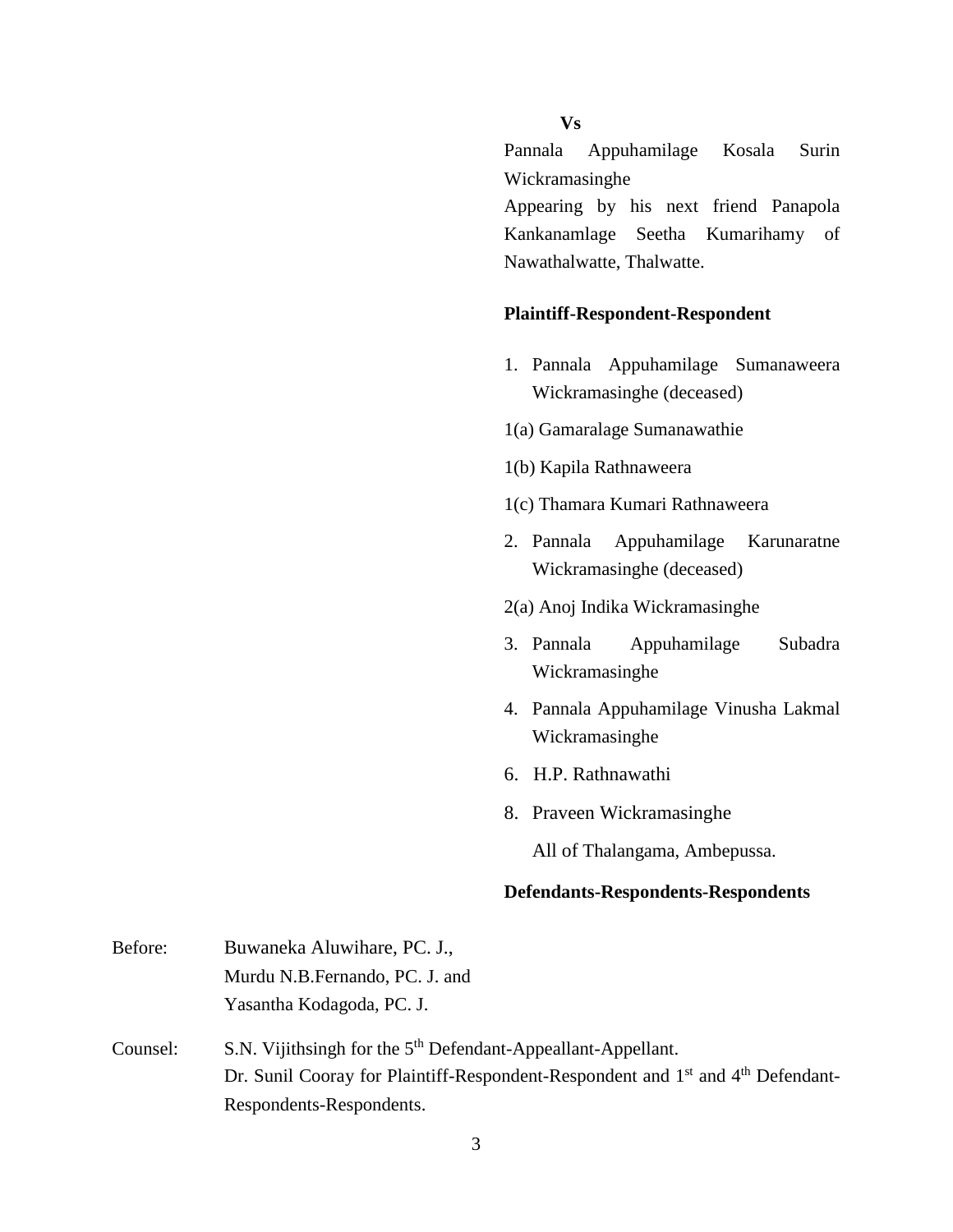Argued on: 10-03-2020

Decided on: 17.12.2021

Murdu N.B. Fernando, PC. J.,

The  $5<sup>th</sup>$  Defendant-Appellant-Petitioner/Appellant ("the  $5<sup>th</sup>$  defendant/appellant") came before this Court, being aggrieved by the judgement of the Civil Appellate High Court of the Western Province, holden in Gampaha ("the High Court") dated 17<sup>th</sup> February, 2012.

By the said judgement, the High Court affirmed the judgement of the District Court of Gampaha dated 03rd March, 2008 permitting the partitioning of the corpus and dismissed the appeal of the  $5<sup>th</sup>$  defendant.

To state the facts of this appeal in brief, the Plaintiff-Respondent-Respondent ("the plaintiff") filed action in the District Court, to partition a land called and known as Beligahawatta in an extent of about 3 acres in the following manner:

| The land - plaintiff  |  |                                              | $-24/32$ shares               |
|-----------------------|--|----------------------------------------------|-------------------------------|
|                       |  | $-4$ <sup>th</sup> defendant                 | - 15 perches                  |
|                       |  | $-7th$ defendant                             | - 8/32 shares less 15 perches |
| The house - plaintiff |  |                                              | $-5/9$ shares                 |
|                       |  | - $1st, 2nd, 3rd$ and $7th$ - 1/9 share each |                               |
|                       |  | defendants                                   |                               |

The plaintiff pleaded that he was a minor, represented by his next friend, his mother and that the aforesaid rights and interests to the land and the house standing thereon, devolved on him primarily from his father Awin Wickramasinghe, by virtue of a deed bearing No 975 dated 15-05- 1995 (P6).

The plaintiff also pleaded that the said Awin Wickramasinghe (plaintiff's predecessor in title) obtained title to the said land and the tiled house on the said land from Sediris Appuhamy, Awin Wickramasinghe's father, on two deeds executed in 1964 and in the manner described therein. The plaintiff named the  $1<sup>st</sup>$ ,  $2<sup>nd</sup>$ ,  $3<sup>rd</sup>$ ,  $4<sup>th</sup>$  and  $7<sup>th</sup>$  defendants as persons who have rights and interests in the said land and house as aforesaid.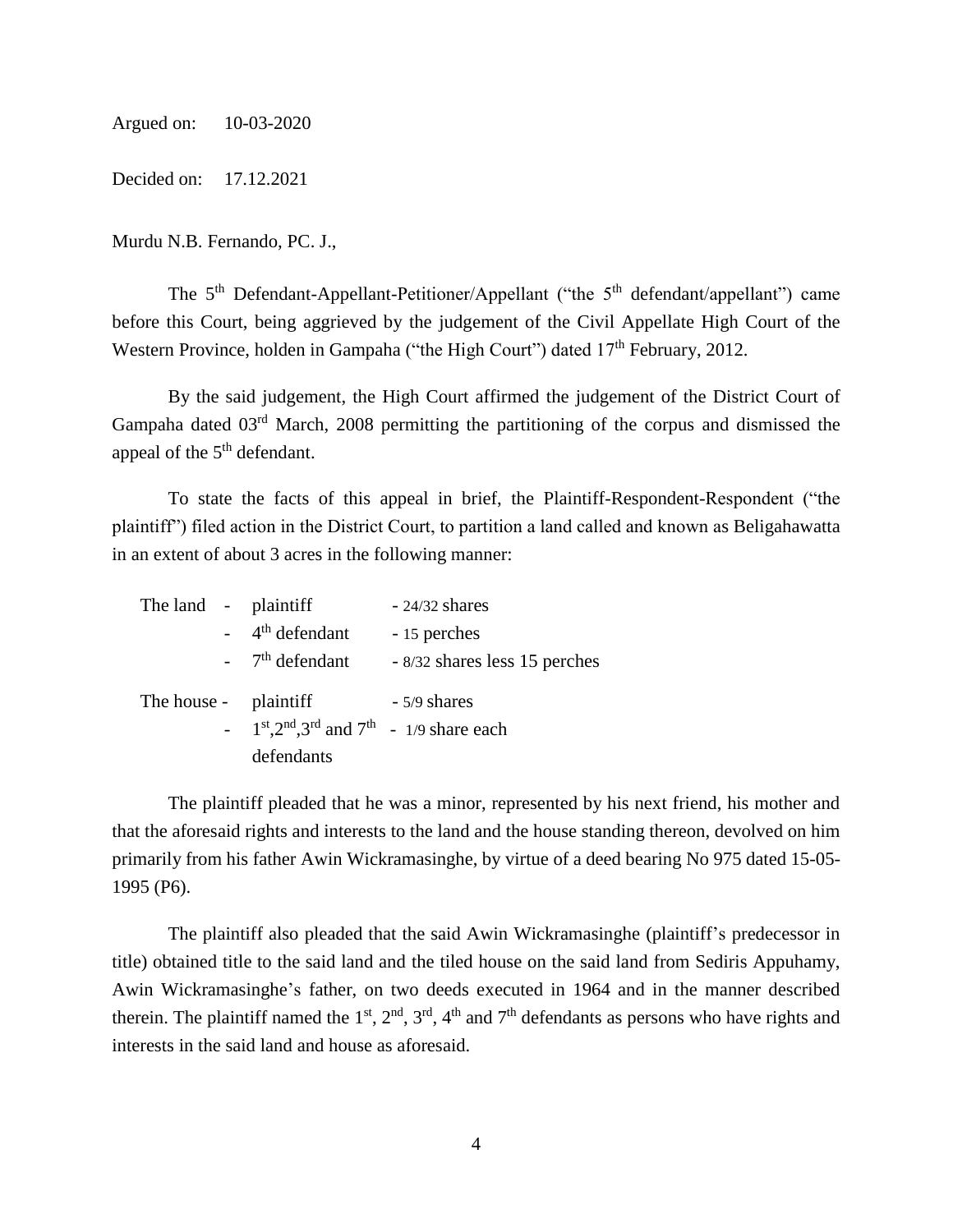The plaintiff further pleaded that the  $5<sup>th</sup>$  defendant and the  $6<sup>th</sup>$  defendant-respondentrespondent (spouse of 5<sup>th</sup> defendant) were made parties to this action, as the said two defendants who had no interest in the corpus were in illegal possession of the house standing on the said land.

The 5<sup>th</sup> defendant in the statement of claim filed before the District Court, took up the position that he was in lawful occupation, having obtained title to the house standing on the corpus, from the very same Awin Wickramasinghe by deed bearing No 8527 dated 27-11-1995 (P8) and moved for his rights under the said deed. However, in the said statement of claim the 5<sup>th</sup> defendant did not specify the exact interest he is said to have acquired on the house, upon the said deed bearing No. 8527.

In an amended statement of claim filed, the  $5<sup>th</sup>$  defendant changed his assertion to prescriptive rights to the house and the appurtenant land and moved for dismissal of the plaint upon the basis that the corpus was not properly depicted in the preliminary plan and was not identified. The 5<sup>th</sup> defendant by taking up the new position abandoned his claim to the house based upon the deed bearing No 8527 dated 27-11-1995 (P8).

At the trial the  $5<sup>th</sup>$  defendant raised issues only with regard to the identity of the land to be partitioned. Hence, the 5<sup>th</sup> defendant did not pursue the claim of prescriptive possession upon the house and the appurtenant land, the new ground taken up in its amended statement of claim.

The District Court permitted the partitioning of the land and the house standing thereon and gave judgement, upon analyzing the evidence led before court and on being satisfied of the identity of the corpus and the chain of title of the parties to the land and the house to be partitioned.

The claim of the  $5<sup>th</sup>$  defendant was also dismissed by the district judge. The judgement referred to the many contentions taken up by the  $5<sup>th</sup>$  defendant, especially the admission to court that he is a trespasser and walked into an abandoned house. Thus, the district judge cast doubts with regard to the evidence given by the 5<sup>th</sup> defendant, considered him as an untrustworthy witness and rejected the evidence and dismissed the 5<sup>th</sup> defendant's case.

Being aggrieved by the said judgement, the 5<sup>th</sup> defendant appealed to the High Court. The High Court dismissed the appeal and upheld the judgement of the District Court.

The 5<sup>th</sup> defendant thereafter, invoked the jurisdiction of this Court and obtained Leave to Appeal, on three Questions of Law referred to in paragraph 12 (v), (vi) and (vii) of the Petition.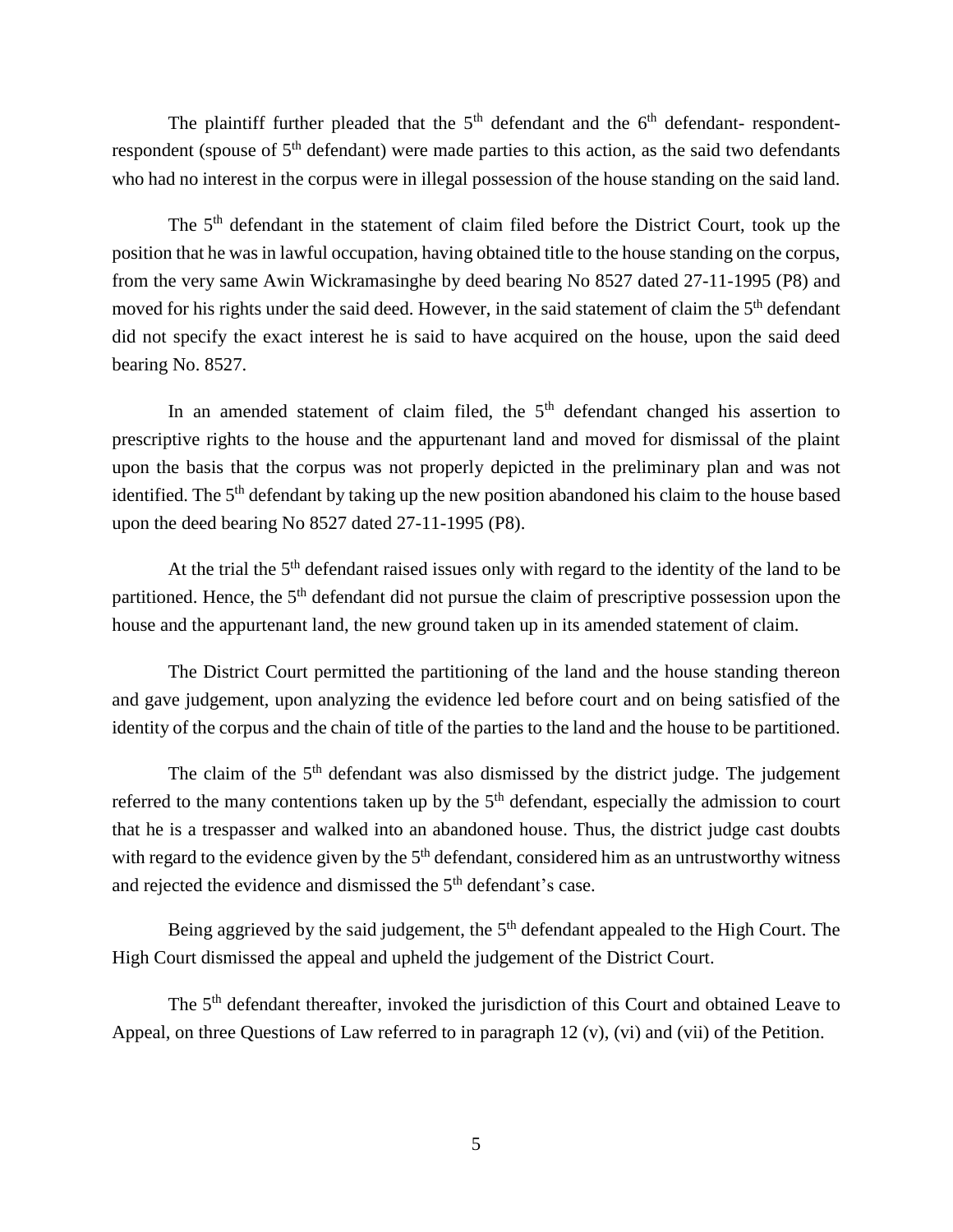The said Questions of Law are as follows: -

- (v) Whether the predecessor in title of the petitioner was left with any rights (1/9) in the house and soil covered by the said house, after transferring his rights by deed bearing No 975 dated 15-05-1995?
- (vi) Whether the said (1/9) rights to the house and the soil covered by the said house was transferred to the petitioner by deed bearing No 8527 dated 27-11-1995?
- (vii) Whether the Honorable Judges of the High Court of Civil Appeal have erred in law as well as in facts in their failure to take into consideration of the fact that the trial judge had failed to investigate title of the parties which had resulted a miscarriage of justice?

From the foregoing Questions of Law, it is observed that the  $5<sup>th</sup>$  defendant is traversing new terrain. He has abandoned the claim on prescription and the challenge to the identity of the corpus, the basis or the grounds taken up in the amended statement of claim filed and at the trial court to move for dismissal of the partition action and is now presenting an entirely a new case.

The 5th defendant pivots this appeal upon **deed bearing No 8527 dated 27-11-1995 (P8)**, an assertion which he did not rely upon or pursue before the trial court [though in his initial statement of claim, a passing reference was made to the said deed]. Having abandoned the claim on prescriptive rights to the house the  $5<sup>th</sup>$  defendant is founding this appeal on the rights he claims from Awin Wickramasinghe. However, it is observed that the 5th defendant is only claiming **1/9th right to the house and the soil covered by the said house.** Thus, the 5th defendant has *abandoned his initial claim to the entire house and the appurtenant land of the house* and confines it only to 1/9<sup>th</sup> right to the house and the soil covered by the said house, an entirely a new ground not adverted to before the District Court.

This Court has time and again held, that a party cannot be permitted to present in appeal a case different from that presented before the trial court, where matters of fact are involved which were not in issue at the trial.

In **Candappa nee Bastian v. Ponnambalampillai [1993] 1 Sri LR 184** at page 189 this Court observed,

> *"…….. the position taken up in appeal for the first time was not in accord with the case as presented by the defendant in the District Court. It is well to bear in mind the provisions of explanation 2 to Section 150 of the Civil Procedure Code. It reads thus,*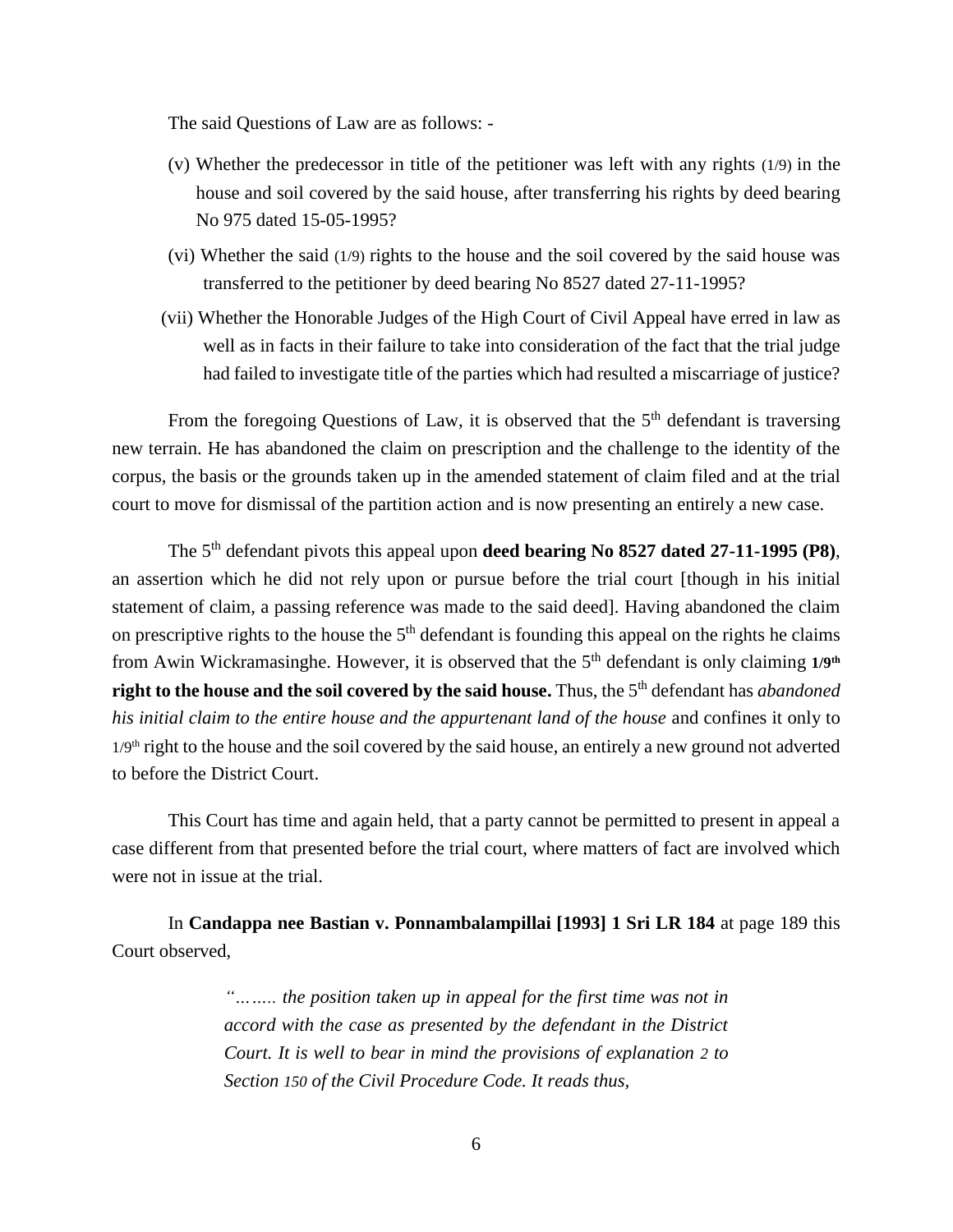**The case enunciated must reasonably accord with the party's pleading. i.e. plaint or answer, as the case may be and no party can be allowed to make at the trial a case materially different from that which he has placed on record and which his opponent is prepared to meet.**

*A fortiori, a party cannot be permitted to present in appeal a case different from the case presented before the trial court, except in accordance with the principles laid down by the House of Lords in Tasmania [(1890) 15 App. Cases 233] and followed by Dias, J. in Setha v. Weerakoon 49 NLR 225 at pages 228 and 229..." (emphasis added)*

Thus, G.P.S. de Silva, J., (as he then was) in the afore said case emphatically observed, that in appeal an entirely a new case cannot be presented. I fully concur with the above observations.

Hence, in my view the  $5<sup>th</sup>$  defendant who abandoned his initial challenge to the partition action based upon the deed bearing No 8527 dated 27-11-1995 (P8) and relied upon a new ground, a new arena, i.e., of prescriptive rights to the entire house and to the appurtenant land therein, should not be allowed or permitted to resurrect the deed P8 and present a new case before this Court.

Moreover, it is observed that the  $5<sup>th</sup>$  defendant not only resurrected the deed P8, but varied its stance and contention, from the right to use and posses the entire house and the appurtenant land therein, to one of 1/9<sup>th</sup> share of the house and the soil covered by the said house, as enunciated in the questions of law raised before this Court.

The instant appeal in my view, should be evaluated by this Court, not upon the new contention put forward by the 5<sup>th</sup> defendant but on the evidence presented before the District Court, in order to ascertain whether the trial judge misdirected himself when investigating title. This Court should also consider whether the analysis of the trial judge pertaining to investigation of title resulted in a *miscarriage of justice* as averred to by the 5<sup>th</sup> defendant or whether the trial judge has full filled his obligations and arrived at a correct decision, as contemplated by Section 25 (1) of the Partition Law No 21 of 1977 as amended ("the Partition Act").

Section 25(1) of the Partition Act reads as follows: -

*"…. the court shall examine the title of each party and shall hear and receive evidence in support thereof and shall try and determine*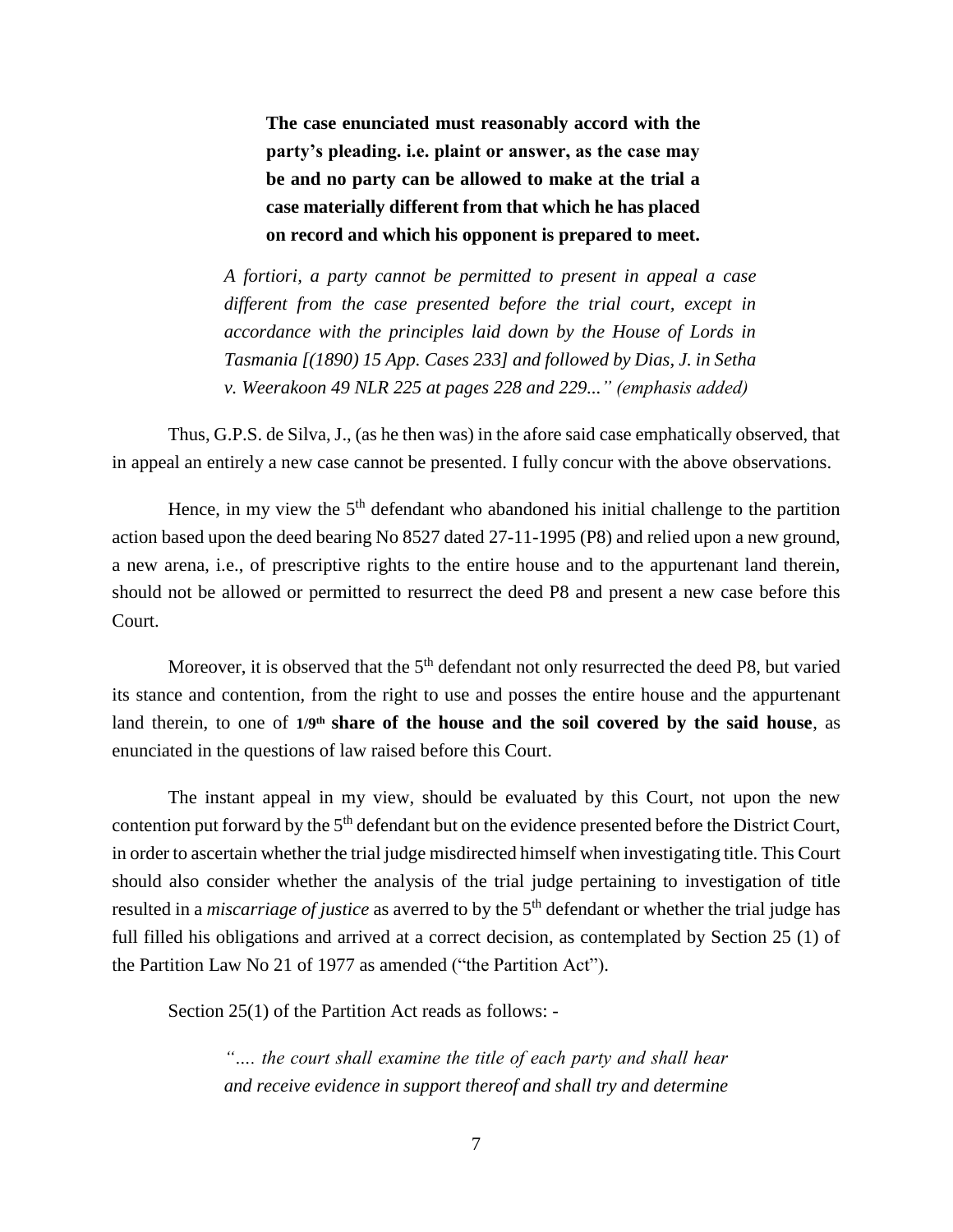*all questions of law and fact arising in that action in regard to the right, share or interest of each party to, of, or in the land to which the action relates…"*

The aforesaid provision and the similar provisions in the earlier enactments i.e. the Partition Act of 1951 and the Partition Ordinance, have been analyzed by this Court, extensively and the duty of the trial court to examine and investigate title, has been time and again greatly emphasized [see **Juliana Hamine v. Don Thomas (1957) 59 NLR 546; Cooray v. Wijesuriya (1958) 62 NLR 158; Jane Nona v. Dingiri Mahathmaya (1968) 74 NLR 105]**

Nevertheless, our Courts have also held that in investigating title, balance of probability is the standard of proof and no higher level of proof is required than in any other civil suit. The ratio of the decisions of the Appellate Courts have been, that a trial court could investigate title, only within the limits of pleadings, admissions and issues and evidence led before court and the courts should not go on a voyage of discovery [see **Cynthia de Alwis v. Marjorie de Alwis and others (1997) 3 Sri LR 113; Karunaratne v. Sirimalie (1951) 53 NLR 444; Thilagaratnam v. Athpunathan and others (1996) 2 Sri LR 66**]**.**

Thus, an appeal pertaining to a partition matter ought to be considered upon the four corners of the afore mentioned legal principles to ascertain whether justice has been meted out or whether a miscarriage of justice has taken place *viz-a-viz* the parties to the partition application.

However, I do not have to delve into the aforesaid legal provisions or the change of stance, of the 5th defendant or even the legality or validity of presenting a materially different case in this appeal, in view of the three questions of law already formulated. Hence, I would limit the scope of this appeal to the questions of law raised before this Court and would proceed to answer the said questions only.

The 1st question of law refers to the **deed bearing No 975 dated 15-05-1995 (P6)**. This is the deed by which the *plaintiff claims rights and interests to the land and the house standing thereon*, from his father Awin Wickramasinghe.

The 5<sup>th</sup> defendant did not challenge the said deed or the rights and interests emanating from the said deed, which devolved on the plaintiff in respect of *the land to be partitioned.* The 5th defendant's challenge or grievance is only in respect of *the house standing on the said land***.**

In a nutshell, the  $5<sup>th</sup>$  defendant's contention is that while the land to be partitioned was transferred to the plaintiff by Awin Wickramasinghe i.e., plaintiff's father and predecessor in title,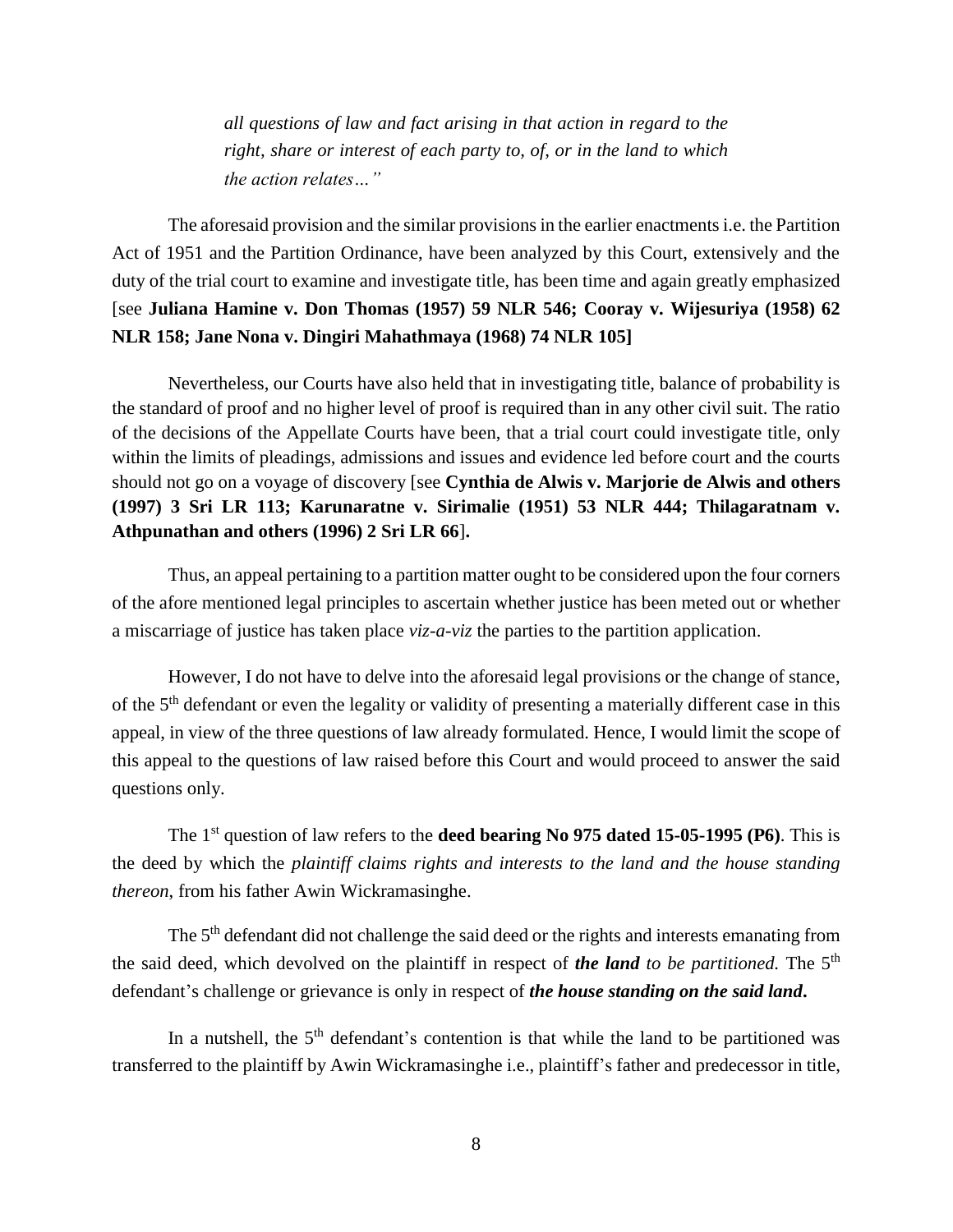that 1/9th share of the house standing on the said land was retained by Awin Wickramasinghe and transferred to the  $5<sup>th</sup>$  defendant thereafter.

The 5<sup>th</sup> defendant also contends that the said transfer was by a deed executed subsequent to the afore said deed (P6) referred to in the 1st question of law, i.e., the deed bearing **No 8527 dated 27-11-1995 (P8)** by which 1/9<sup>th</sup> right to the house and the soil covered by the said house was conveyed to the 5<sup>th</sup> defendant. The 2<sup>nd</sup> question of law raised before this Court pertains to the said assertion.

The 3<sup>rd</sup> question of law posed to this Court is the correctness of the district judge's finding, with regard to investigation of title in the first instance and whether on the evidence led and the material before court, a miscarriage of justice has taken place viz-a-viz the 5<sup>th</sup> defendant.

In order to answer the aforesaid questions and to ascertain whether a miscarriage of justice has taken place or not, the primary factor to be examined, in my view is what exactly was transferred by Awin Wickramasinghe by the said two deeds P6 and P8. Undoubtedly, it is his rights and interests pertaining to the land and the house standing thereon.

Thus, I would examine Awin Wickramasinghe's title to the land and the house standing thereon in the first instance.

In the year 1964, Awin Wickramasinghe received title to the said land and the house standing thereon, from his father Sediris Appuhamy on two deeds bearing No 3926(P1) and 3927(P2). Whilst Awin Wickramasinghe, obtained title to 3/4<sup>th</sup> share of the corpus from the deed bearing No 3926 (P1), Awin Wickramasinghe together with his nine siblings received title to the house standing thereon, from their father, upon deed bearing No.3927 (P2). This factor is further evidenced by the schedule to the two deeds. It is observed that the schedule to deed bearing No. 3926 (P1) denotes, that it is the '*land only excluding the tiled house'* that was transferred to Awin Wickramasinghe whereas the schedule to deed bearing No 3927 (P2) refers to the '*tiled house'* being bestowed upon Awin Wickramasinghe and his nine siblings by their father, Sediris Appuhamy.

Thus, it is apparent that the house standing upon the corpus is co-owned by the nine siblings, each sibling being entitled to  $1/9<sup>th</sup>$  share, including Awin Wickramasinghe.

Therefore, I see no ambiguity with regard to the undivided property that devolved on Awin Wickramasinghe in 1964, upon the two deeds, *viz*  $3/4^{\text{th}}$  share of the land and  $1/9^{\text{th}}$  share of the tiled house standing on the said land.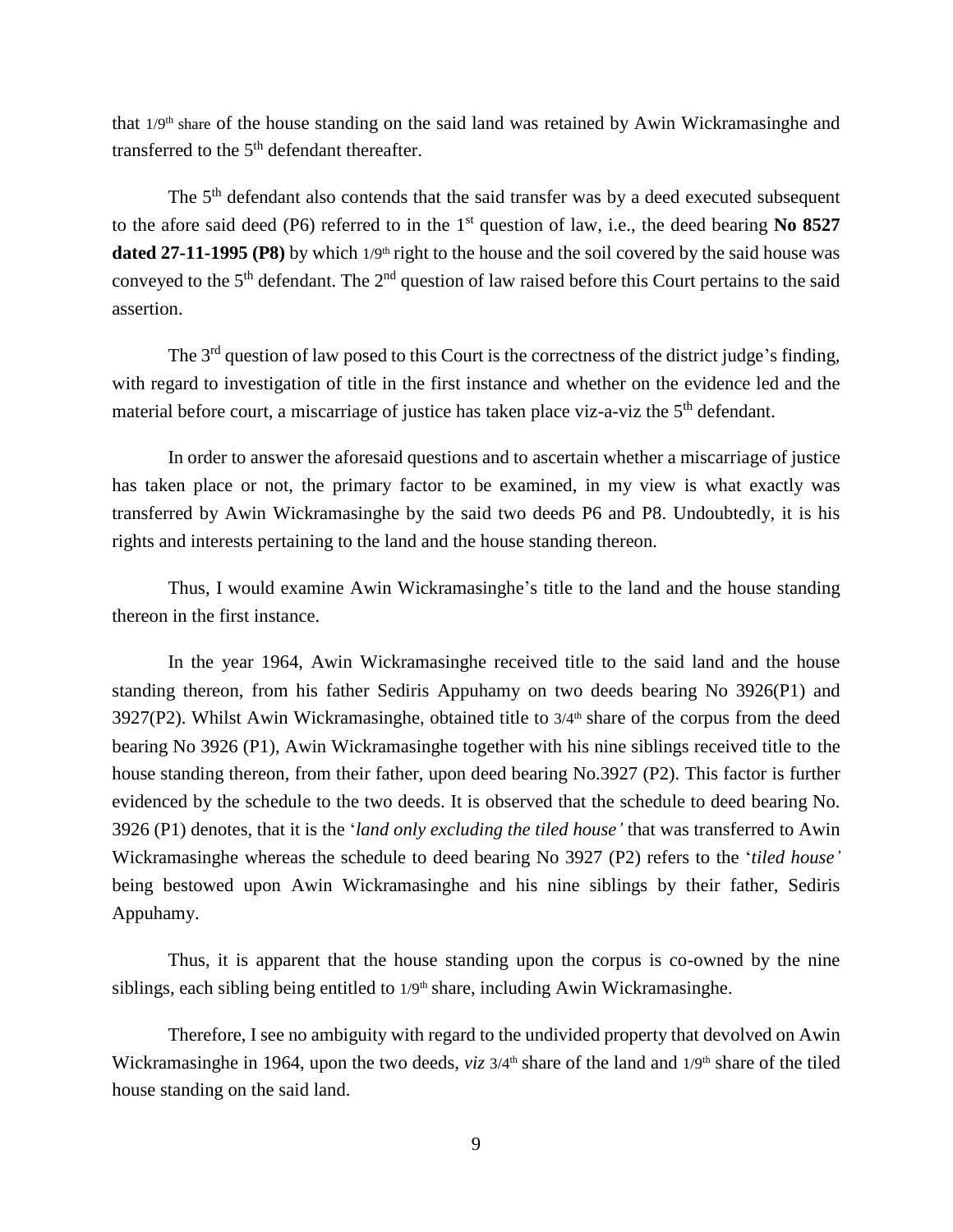As discussed earlier, the  $5<sup>th</sup>$  defendant does not dispute the plaintiff's predecessors title to the land and to the house nor dispute plaintiff's right to the land either.

The matter in issue or the bone of contention in this appeal, is the rights and interests pertaining to the house standing on the said land. Did Awin Wickrmasinghe transfer his **interests in the house together with the land to the plaintiff by deed P6** or **did he retain the rights to the house and transfer it subsequently by deed P8 to the 5th defendant?**

In other words, was it only the **land excluding the house** that was gifted to the plaintiff by Awin Wickrmasinghe by P6 or was it the **land together with the house** that was gifted to the plaintiff by P6?

To ascertain an answer to the said question, I wish to look at the 'property' transferred, as referred to in the deeds and defined and reflected more fully in the schedule of the deeds, marked and produced before the trial court.

In the year 1985, [10 years prior to the execution of the deed bearing No 975 dated 15-05- 1995 (P6)] Awin Wickrmasinghe *transferred the very same corpus to the plaintiff*, *subject to his life interest,* by a deed bearing No 5978 (P4) dated 12-02-1985. The schedule to the said deed (P4) refers to the property transferred to the plaintiff, as **'the land and everything standing thereon'.** Thus, it is observed, in 1985, Awin Wickrmasinghe transferred *his rights and interests in the land and everything standing thereon*, to the plaintiff, subject to his life interest. i.e., 3/4<sup>th</sup> share of the land and  $1/9<sup>th</sup>$  share of the titled house standing thereon.

Awin Wickrmasinghe revoked the above referred deed of gift (P4) on 15-05-1995 [by deed of revocation bearing No 974 (P5)] and executed the aforesaid (P6) deed bearing No 975 on the same date i.e. 15-05-1995 and transferred the property *free of all encumberances* to the plaintiff. In the deed of revocation (P5) and in the new deed of gift (P6) executed on 15-05-1995, the schedules refer to the property transferred as '**land, plantation and everything standing thereon**.'

Thus, it is observed, Awin Wickrmasinghe who in the year 1985 transferred *the land and everything standing thereon* to the plaintiff, subject to his life interest, transferred the very same property i.e. *the land, plantation and everything standing thereon* to the plaintiff, (without holding on to his life interest) free of all encumbrances in the year 1995.

Hence, the contention of the plaintiff before this Court was that in 1995 Awin Wickrmasinghe transferred the *land together with the plantation and everything standing thereon*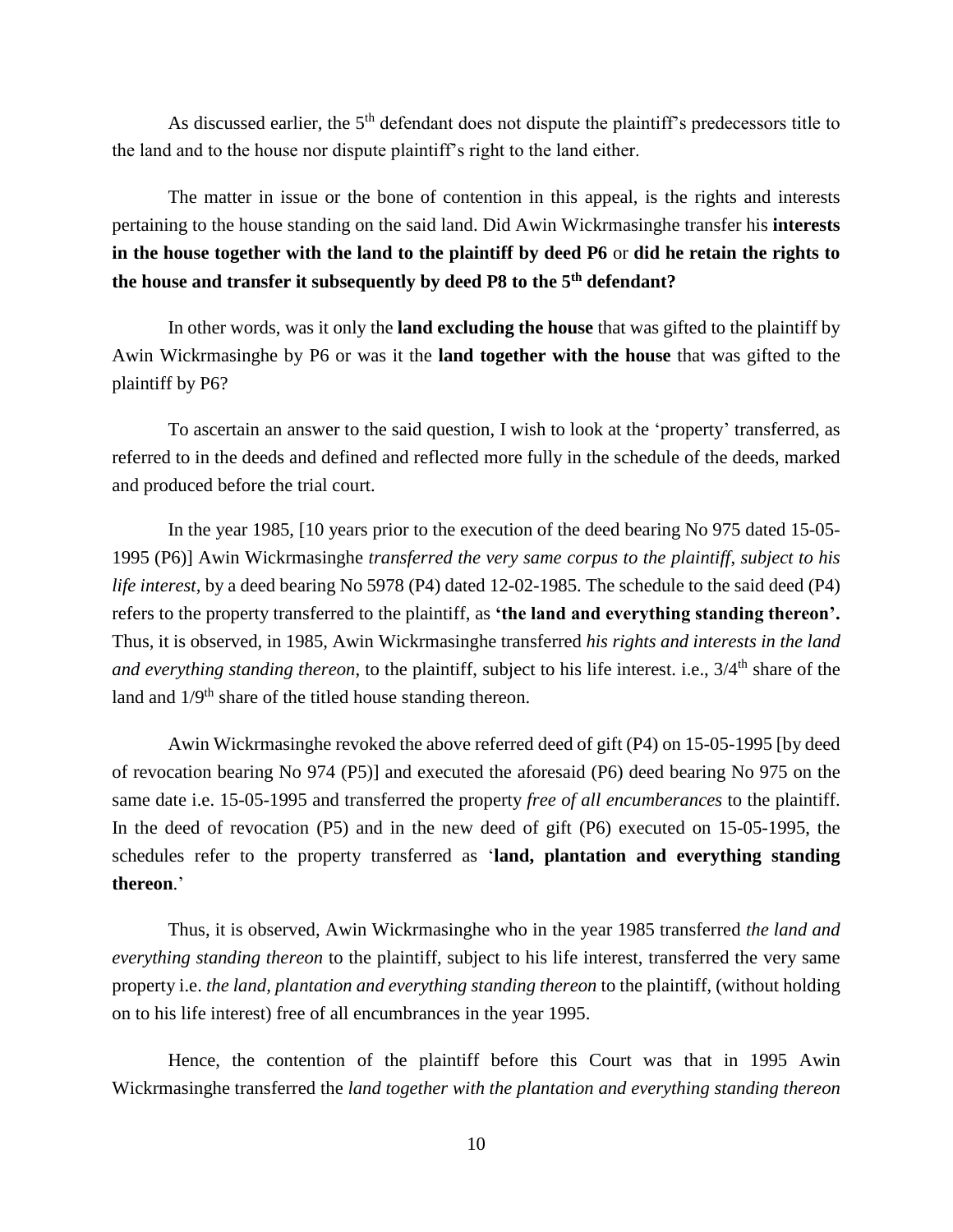**which included his rights and interests to the house standing on the said land** to the plaintiff vide deed (P6) bearing No 975 executed on 15-05-1995. Conversely, the contention of the 5th defendant was that **only the land** was transferred to the plaintiff by the said deed P6 and not the rights to the house standing thereon.

Upon a plain reading of the deed P6, it is very clear and in my view there is no ambiguity that when Awin Wickramasinghe conveyed his undivided rights and interests to the land, plantation and everything standing thereon to the plaintiff, his intention was to transfer his  $1/9<sup>th</sup>$ share of the tiled house (standing on the land) together with the  $3/4<sup>th</sup>$  share of the land, to the plaintiff, his son. Hence, I see merit in the aforesaid assertion of the Counsel for the plaintiff.

The said position is also supported by case law of this Court.

In **Kanagasabai v. Mylwaganam (1976) 78 NLR 280 at page 288** Shravananda, J. (as he then was) observed as follows: -

> "Our law does not recognize ownership of a house or building apart from the land on which it stands. The building loses its independent existence and becomes part of the land on which it is constructed. The principle of accession in the case of buildings is embodied in the maxims, '*Omne quad inaedifacatur solo cedet'* (All that is built on the soil belongs thereto) and *'Superficies solo cedet'* (Things attached to the earth go with the immovable property). **Thus, land, in its signification means not only the surface of the ground, but also everything built on it.** *Cujus est solum ejus est usque ad caelum* (He who possesses land possesses also that which is above it). **On a conveyance of land, all buildings erected thereon pass with the land, even though there is no specific mention of such buildings in the deed of transfer.** Thus, 'land' in our law, includes houses and buildings, and when the legislature employs the term 'land' in any statute, the word is presumed to include 'house and buildings', unless there are words to exclude 'houses and buildings'." (emphasis added)

From the foregoing passage, it could undoubtedly be stated, that **on a conveyance of land, all buildings erected thereon pass with the land**, unless it is specifically excluded.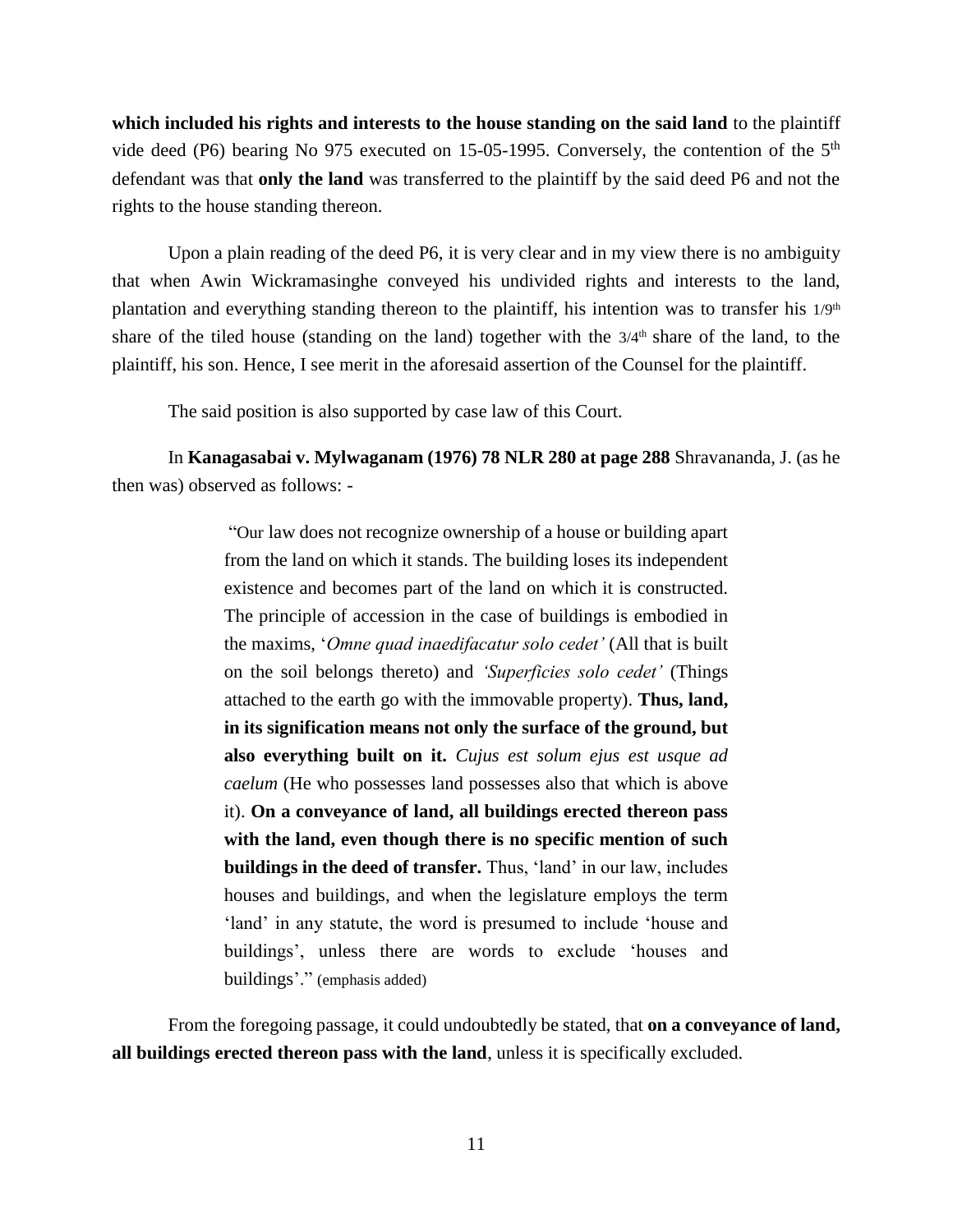As we are very much aware, the general principles governing the interpretation of a deed is that the deed must be considered as a whole and effect given to the intention of the parties. [see **Mohammed v. Mohamad 30 NLR 225**; **Jayasundera v. Wijetilake and others [2006] 3 Sri LR 401**].

Hence, it is apparent that the contention of the plaintiff as discussed, is in line with and supported by the ratio of a multitude of cases of this Court as well.

Contrary to the aforesaid contention of the plaintiff, the assertion of the Counsel for the 5<sup>th</sup> defendant before us, was that by deed bearing No 8527 dated 27-11-1995 (P8) [which was executed subsequent to P6] Awin Wickramasinghe transferred *his parental inheritance interests on the house standing on the defined land* to the 5<sup>th</sup> defendant. Thus, I wish to consider the said proposition now.

It is observed that the *schedule* to the said deed (P8) only refers to Awin Wickramasinghe's *parental inheritance rights to the house*. It does not refer to  $1/9$ <sup>th</sup> share of the house being his right and interest to the house, as referred to in the questions of law raised before this Court. Moreover, it does not refer to the house being co-owned [by Awin Wickrmasinghe with nine others] or that Awin Wickramasinghe's parental inheritance rights and interest to the property is only for an undivided portion or  $1/9<sup>th</sup>$  share of the house standing on the land described therein.

This deed (P8) in the *recital* **and the** *habendum* too, refers to *parental inheritance only* and does not refer to the manner and mode in which Awin Wickramasinghe received title to the said house. It does not refer to the deed P2 i.e., the 1964 deed bearing No. 3927 by which Awin Wickramasinghe received titled to the said house from his father together with his nine siblings. It does not refer to the property transferred, as a *co-owned property* (with nine others who are his siblings and who have equal rights to the house) or that his rights and interests in the house is only a 1/9th share, as referred to in the questions of law.

Further, it is observed that the deed P8, by which the  $5<sup>th</sup>$  defendant claims title from Awin Wickramasinghe is an instrument with bare facts and minimal details, unlike P6 executed six months earlier also by Awin Wickramasinghe from whom the plaintiff claims title. As discussed earlier, P6 specifically refers to the manner and mode in which Awin Wickramasinghe obtained title to the 'land, plantation and everything thereon' whereas P8, is silent of such fact and only refers to 'parental inheritance rights to the house'.

It is also a matter of interest, that by another deed bearing No 7753 dated 07-10-1995 (P3), four of Awin Wickrmasinghe's siblings transferred their rights and interests [i.e.1/9 x 4= 4/9] to the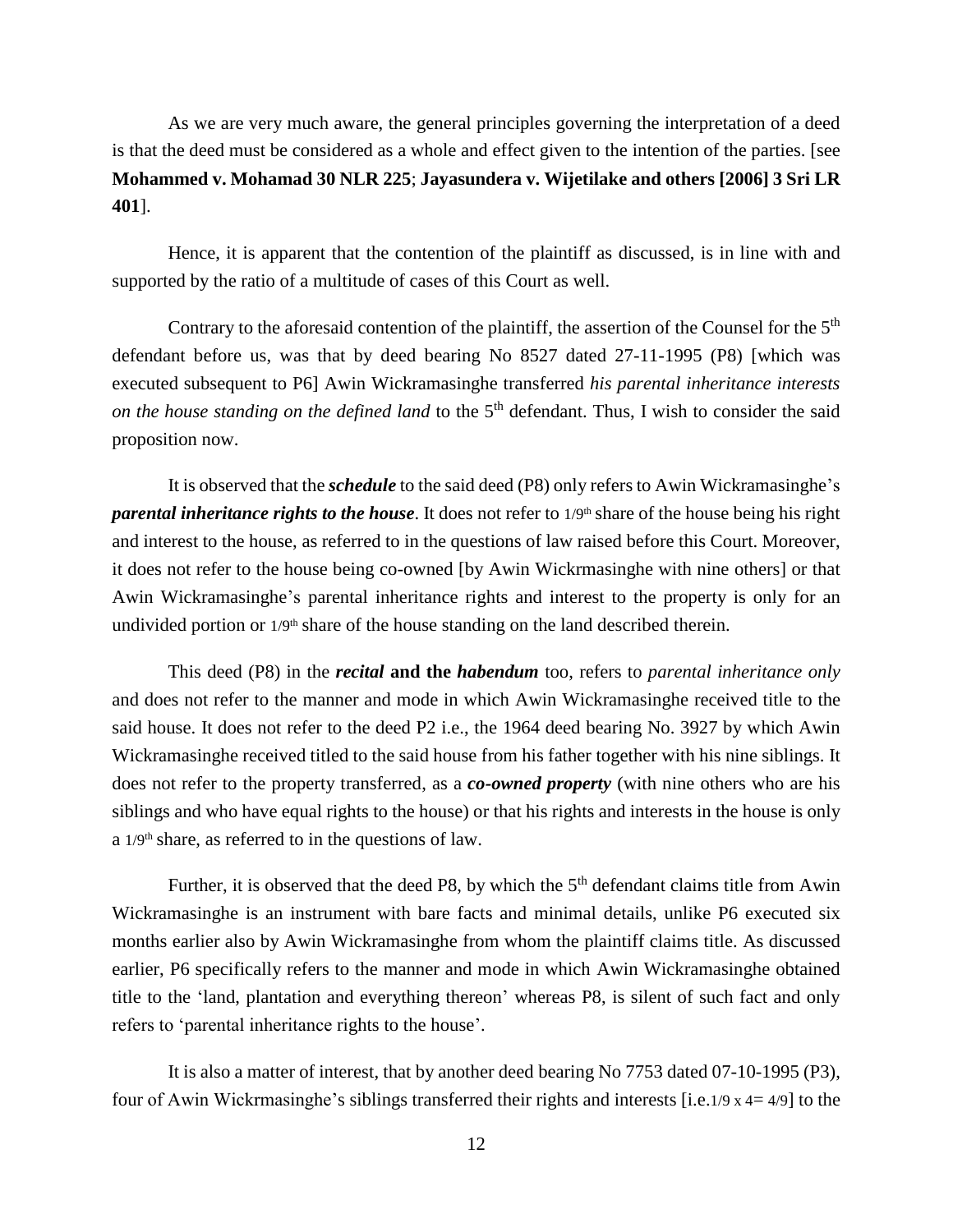plaintiff. This deed was executed after P6 and prior to P8. In the aforesaid deed (P3), the schedule specifically refers to the property transferred to the plaintiff being **4/9th share of the tiled house standing on the said land**.

Hence, it is observed, that consequent to Awin Wickramasinghe transferring his rights to the land, plantation and everything standing thereon (by P6) to the plaintiff, that four of Awin Wickramasinghe's siblings (by P3) transferred their share, i.e.,  $4/9<sup>th</sup>$  rights and interests to the tiled house standing on the defined land to the plaintiff which entitled the plaintiff to 5/9th share of the house, viz  $1/9$ <sup>th</sup> share upon P6 and  $4/9$ <sup>th</sup> share upon P3.

As stated earlier, the  $5<sup>th</sup>$  defendant did not challenge any of the deeds marked in evidence and specifically the deed P6 executed in May 1995 as well as P3 executed in October 1995. His contention before this Court was consequent to P6 and P3, he received title to *Awin Wickrmasinghe's parental inheritance to the tiled house standing on the land defined in the said deed* by P8 executed in November 1995.

I do not see merit in the said contention of the  $5<sup>th</sup>$  defendant that he is entitled to  $1/9<sup>th</sup>$  share of the house in issue in this appeal, for the below mentioned reasons.

*Firstly*, the deed bearing No 8527 (P8) does not refer to Awin Wickramasinghe's rights and interests pertaining to the house or him being a co-owner of the said house together with his nine siblings or that Awin Wickramasinghe received co-owned title to the said house in the year 1964, from his father Sediris Appuhamy upon deed bearing No 3927 (P2).

*Secondly,* the said deed P8 only refers to *parental inheritance to the tiled house* whereas, from the afore discussed facts it is amply clear that Awin Wickramasinghe and his siblings received title to the said house not upon parental inheritance but from their father and that too, upon a notarially executed deed (P2) in the year 1964.

*Thirdly,* the deeds P4, P5 and P6 [i.e., the initial transfer of the land and the house standing thereon to plaintiff by Awin Wickramasinghe subject to his life interest in 1985, revocation of the said deed in 1995, and the subsequent transfer without any reservations and free of any encumbrances in 1995] amply demonstrate that the rights and title to the land together with the house standing thereon clearly passed to the plaintiff from his predecessor in title on  $15<sup>th</sup>$  May, 1995.

Hence, when Awin Wickramasinghe is said to have transferred his *parental inheritance to the 5 th defendant* (by P8) in November 1995, Awin Wickramasinghe was not entitled to any rights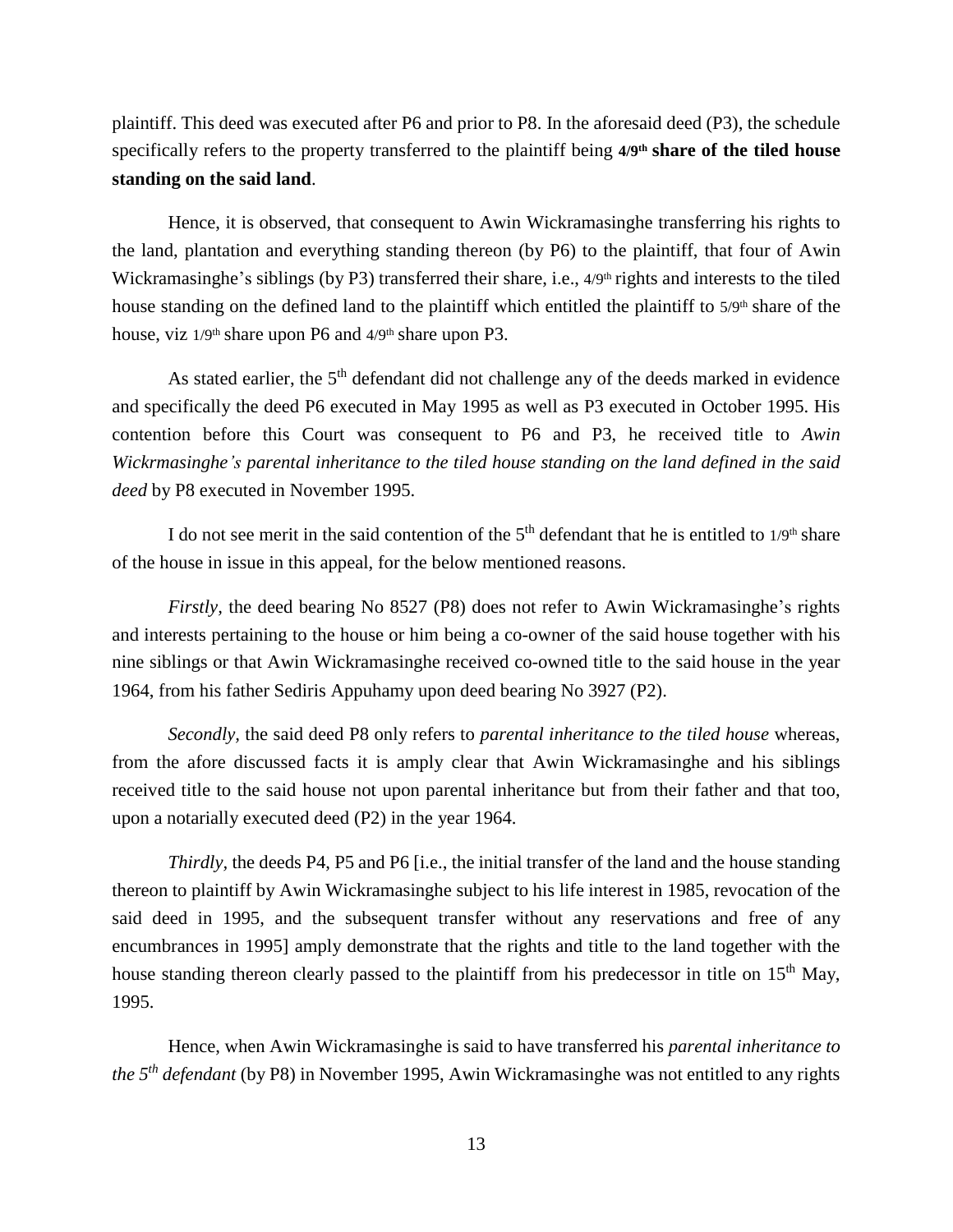or interests to the land or the house standing thereon, as he had already denuded himself of all rights and interest to the corpus.

Thus, my considered view is that Awin Wickramasinghe did not convey any right or interest to the 5<sup>th</sup> defendant by P8 i.e., deed bearing No 8527 executed on 27-11-1995, since on such date, Awin Wickramasinghe did not posses or have any right or interest to the tiled house standing on the corpus in issue in this appeal.

Therefore, upon the material presented before the District Court especially, the deeds P3, P4, P5, P6 and P8, I see no merit in the assertion of the 5<sup>th</sup> defendant that the trial judge misdirected himself when investigating title of the parties before Court or that a miscarriage of justice took place as contended by the  $5<sup>th</sup>$  defendant.

Let me now consider this appeal from another perspective i.e., **soil rights**.

Based upon P8, another contention put forward by the 5<sup>th</sup> defendant before this Court was in addition to his 1/9<sup>th</sup> share of the house that he was entitled to his acquired rights to the corpus or in other words his entitlement to *soil rights or soil covered by the house standing on the defined land.* He relied upon two judgements of this Court to substantiate his argument, namely, the case of **Vincent and others v. James and others [1982] 1 Sri LR 332** and the case of **Ranasinghe v. Ariyaratne Epa and others (1969) 74 NLR 153.**

The aforesaid argument with regard to *soil rights* in my view, has no bearing on the instant appeal for two reasons.

*Firstly*, as discussed in this judgement, no right flows or devolves upon the 5<sup>th</sup> defendant on the deed bearing No 8527(P8).

*Secondly*, the said **Vincent's case** has no relevance to the instant appeal and can be distinguished as it refers to a praedial servitude and a right of way. Servitude is a different legal regime and cannot be equated to an absolute or full transfer of property as contemplated by the deed P8.

Similarly, **Ranasinghe's case** also can be distinguished from the instant appeal and has no bearing to the matter before us since, the said case refers to a person knowingly erecting a building on another's land, intending it to become a permanent structure on the said land. In the aforesaid situation this Court held that the building becomes annexed to the land and accedes to the soil.

Hence the ratio of the said two cases in my view, will not assist the  $5<sup>th</sup>$  defendant to establish his contention before this Court pertaining to his entitlement to the *soil rights* that is said to flow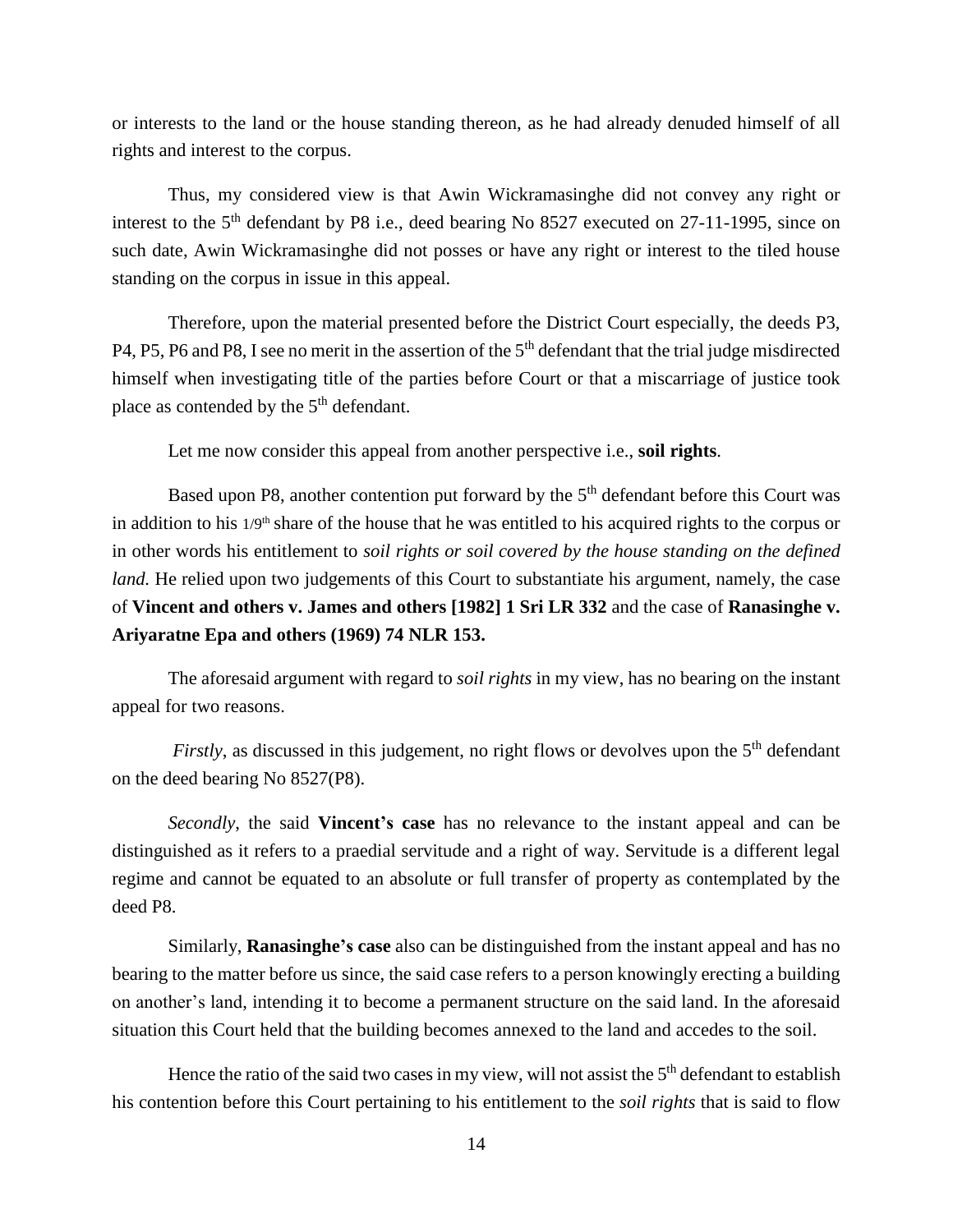from the deed P8. If I may say in simpler terms, the  $5<sup>th</sup>$  defendant is claiming a right to the soil based upon the  $[1/9<sup>th</sup>]$  right which the 5<sup>th</sup> defendant claims he has on the house.

The Counsel for the plaintiff totally denying the said assertion drew our attention to the converse of the 5<sup>th</sup> defendant's contention, and specifically to the observations of Gratien A.C.J. in the case of **Suwaris and others v. Samarajeeva (1954) 55 NLR 387**.

The said **Suwaris's case**, pertains to a declaration of title and ejectment by a subsequent owner against persons who were in possession of certain buildings standing on a land. In the said case it was observed that a subsequent grant of soil rights would vest the ownership of a building on the land upon such person, in accordance with the maxim *omne quod inaedificatur solo cedit, i.e.*, everything that is erected on the soil goes with it. Gratien A.C.J. at page 389, also quoted and referred to the **Digest,** *wherein it is decreed that if in a conveyance of land, the alienor purports to convey the soil apart from the surface, it does not prevent the surface passing with the soil, for by its nature it is one with it.'*

In the said case, the precise nature of the servitude *habitatio* was discussed as explained by Voet and it was further observed, that if an owner of immovable property conveys it to A, but **in the same instrument** purports to grant to B the buildings standing on it, then the logical reconciliation of the two inconsistent grants would be for the ownership of the land and buildings to be with A, subject only to a personal servitude of *habitatio* in favour of B.

Hence, it is amply clear, as discussed by Gratien A.C.J. in the case above and Sharvananda J. in **Kanagasabai's case** (supra), a building erected on the soil goes with the soil and not vice versa, as contended by the  $5<sup>th</sup>$  defendant. In any event what the  $5<sup>th</sup>$  defendant claims is not a servitude but an outright transfer upon deed P8 executed six months after the deed P6. Thus, the issue of servitude or grating two rights in one and the same instrument does not arise in this appeal.

The contention of the plaintiff before this Court was that even if this Court holds that the  $5<sup>th</sup>$  defendant is entitled to 1/9<sup>th</sup> right to the house, that the  $5<sup>th</sup>$  defendant cannot prefer a claim to the soil rights or the soil covered by the house standing thereon. Nevertheless, Dr. Cooray, for the plaintiff vehemently contended that together with the alienation of the land, *ipse dixit* the rights to the house standing thereon was conveyed to the plaintiff by Awin Wickramasinghe by the deed P6 and there were no rights or interests remaining for Awin Wickramasinghe to convey subsequently to  $5<sup>th</sup>$  defendant by the deed P8.

In the aforesaid circumstances, I do not see merit whatsoever in the argument put forward by the  $5<sup>th</sup>$  defendant pertaining to soil rights.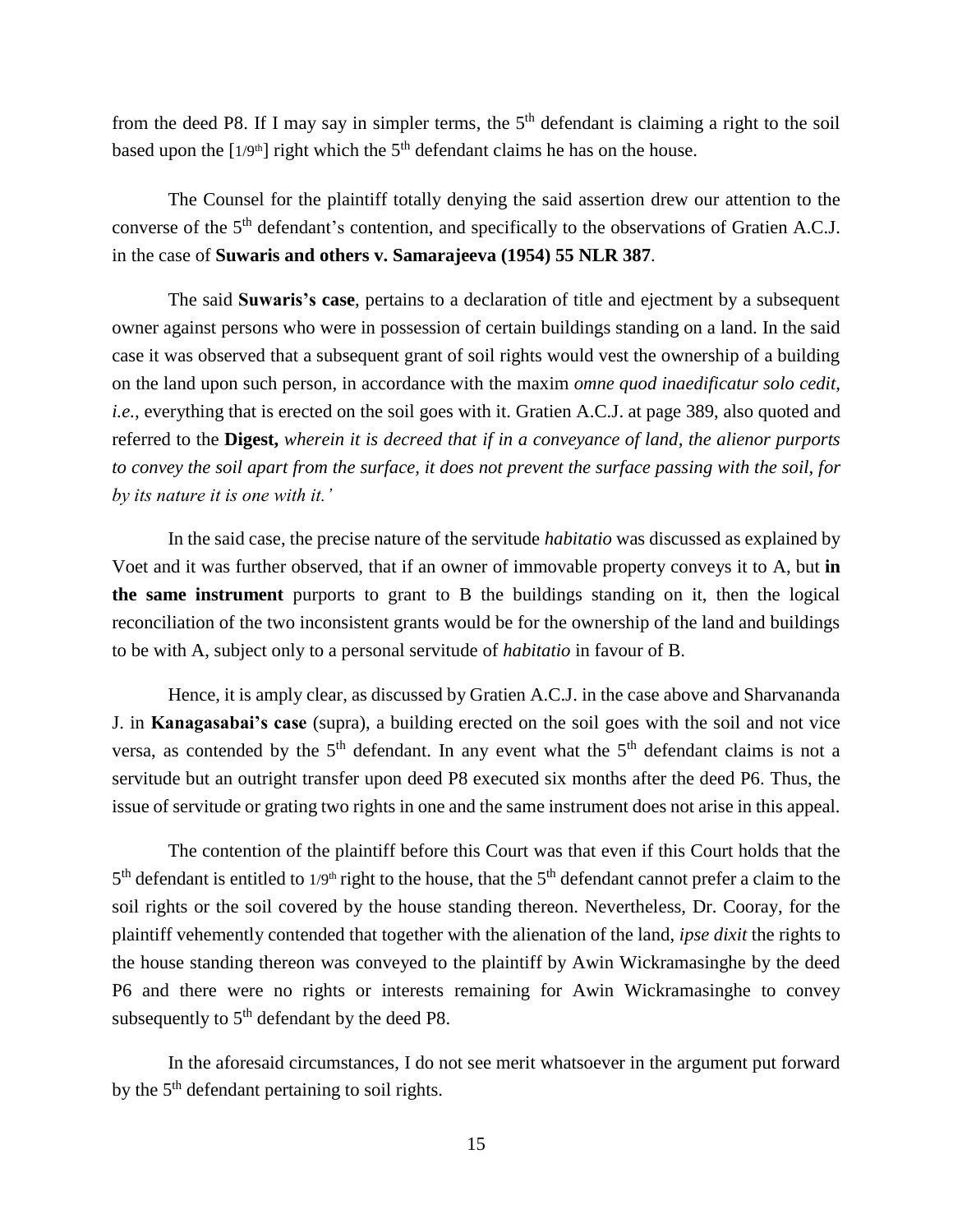At this Juncture, I wish to refer to another legal maxim, *cujus est solum ejus usque ad coelom et ad inferos* quoted by Sharvananda J. in **Kanagasabai's case** referred to earlier i.e., **whoever's is the soil, it is theirs all the way to Heaven and all the way to Hades** which speaks of a property holder's right not only to the plot of land itself, but also to the air above and the ground below.

Blackstone's Commentaries, Book 2, Chapter 2 page 18 too, refers to the above phrase and defines 'land', to include not only the face of the earth, but everything under it, or over it and goes on to state if a man grants all his lands, he grants there by all his mines of metal and other fossils, his woods, his waters, and his houses, as well as his fields and meadows.

The above referred  $13<sup>th</sup>$  century legal maxim is accepted even in the present day context and modern law and followed subject to certain variations, with regard to '*air and space'* and also *'sub-surface rights'*. However, there is no dispute or variation pertaining to *'surface rights'* and in *a conveyance of land, surface and everything erected thereon passes with the soil, because by nature it is one and the same.* [see also **Tissera v. Tissera (1940) 42 NLR 60, Jayasundere v. Wijetilake and others (2006)3 SLR 401**]

From the foregoing discussion it is apparent, that upon execution of P6 in the instant appeal, the 'land' was conveyed and the title to the 'land' passed onto the plaintiff.

The 5<sup>th</sup> defendant did not challenge P6 or have any qualms or issues with regard to the deed P6 or conveyance of the 'land' to the plaintiff by Awin Wickramasinghe.

In my view, by P6, not only the land, but the surface of the land and everything standing thereon, which included Awin Wickramasinghe's rights to the co-owned house, was conveyed to the plaintiff. Thus, the  $5<sup>th</sup>$  defendant's contention or his claim for Awin Wickramasinghe's rights to '*the house and the soil covered by the house,*' is legally flawed and should be rejected. Moreover, it does not stand to rhyme or reason either.

In any event, I am of the opinion that the conveyance which the  $5<sup>th</sup>$  defendant is relying upon, i.e. the deed bearing No 8527 dated 27-11-1995 (P8), does not convey any right or interest to the 5<sup>th</sup> defendant, as Awin Wickramasinghe had already denuded and disposed of his rights to the house, when he transferred the corpus together with the **land, plantations and everything standing thereon** to the plaintiff, by deed bearing No 975 on 15-05-1995 (P6).

In the aforesaid circumstances, my considered view is that the  $5<sup>th</sup>$  defendant cannot claim any right to the corpus. Hence, I answer the  $1<sup>st</sup>$  and  $2<sup>nd</sup>$  questions of law raised before this Court in the negative and in favour of the plaintiff.